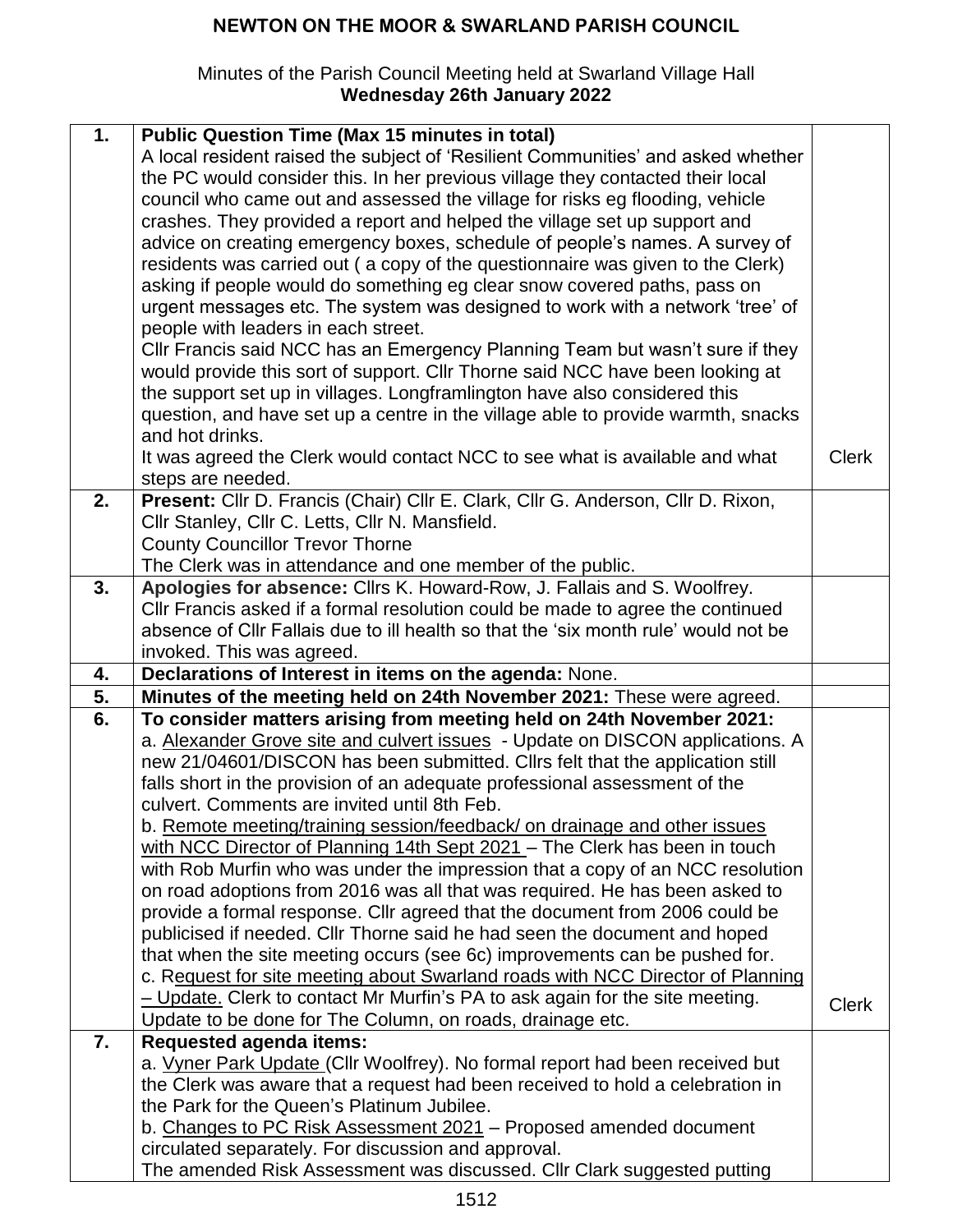|    | 'None' in the columns where no action was required, and also the purchase of a    | <b>Clerk</b>    |
|----|-----------------------------------------------------------------------------------|-----------------|
|    | portable hard drive (at present the Clerk uses her personal portable hard drive   |                 |
|    | for back ups) – These were agreed.                                                |                 |
|    | It was also agreed that the pc standing orders and financial regs would be        |                 |
|    | looked at as soon as possible by the Finance Group.                               |                 |
|    | c. Climate Action Group - Cllr Clark provided an update. Swarland and             |                 |
|    | Newton Action on Climate (SNAC) met via ZOOM on 11th January. There were          |                 |
|    | about 15-20 people present and there are about 22 members of the group now        |                 |
|    | throughout the whole Parish with very a diverse and wide range of experience      |                 |
|    | and expertise. A set of ideas has been produced about what the group can do       |                 |
|    | eg, tree and hedge planting, expanding range of recycling, car charging points    |                 |
|    | etc. The next meeting will be 15th February and the information will be in the    |                 |
|    | February Column. Cllr Letts and Clark joined the NCC webinar on climate           |                 |
|    | change, and are currently setting up a website and identity for the group.        |                 |
|    | d. Parking on C106 through Newton on the Moor (Cllr Howard-Row).- Following       |                 |
|    | the last PC meeting, a request for more considerate parking was put in The        |                 |
|    | Column but there are still local problems. Cllr Rixon said he thought that double |                 |
|    | yellow lines wouldn't work and suggested a physical barrier of some sort. He      |                 |
|    | said things would be helped if the current road markings were refreshed. Cllr     |                 |
|    | Anderson will take up the parking issue during Jubilee Hall events, with the      |                 |
|    | main groups who regularly hire the Hall via the JH Committee.                     |                 |
|    | e. Response of NCC and other Services to Storm Arwen - The PC, residents          |                 |
|    | and businesses have been asked to provide information on their experiences        |                 |
|    | during the storm and the multi-agency response to it, including that of the       |                 |
|    | County Council. For discussion for provision of report to NCC. It was noted that  |                 |
|    | residents were finding it difficult to get experts in as demand was so great.     |                 |
|    | Power and the internet had been off for days. It was agreed to put post on        |                 |
|    | Facebook advertising the consultation and encouraging residents to contact        |                 |
|    | NCC direct.                                                                       |                 |
|    | f. PC Booklet for new residents (Cllr Mansfield) – Proposal to update booklet for |                 |
|    | use in the Parish. Cllrs considered that it would be useful to have this sort of  | Cllr<br>Stanley |
|    | information on the PC website. Cllr Stanley has an electronic copy of the         |                 |
|    | existing booklet which she will circulate.                                        |                 |
|    | g. Parish Litter Pick - It was agreed to hold the Litter Pick on Sunday 20th      | Cllr            |
|    | March. Cllr Anderson will make the necessary arrangements. Cllr Anderson          | Anderson        |
|    | mentioned rubble bags dumped in the layby near the south junction of the old 1    |                 |
|    | a with the A1. Details to go to the Clerk to report to NCC.                       |                 |
| 8. | <b>Report by County Councillor and meetings attended by Councillors:</b>          |                 |
|    | a. Report from County Councillor Thorne: Cllr Thorne referred to his item in the  |                 |
|    | December issue of The Column, about the footpath along The Avenue from the        |                 |
|    | crossroads to the Vyner Park entrance. He wanted to make it clear that this       |                 |
|    | footpath was only provided after CIIr Rixon had asked for it at a planning        |                 |
|    | meeting, and he was grateful to Cussins for agreeing to this. With regard to      |                 |
|    | Alexander grove, he has had a couple of site meetings with residents. The work    |                 |
|    | has not been signed off yet by NCC. Cllr Thorne said he has been in touch with    |                 |
|    | Mr J.Cussins to say the PC has concerns. Cllr Francis said the PC were            |                 |
|    | concerned the culvert has not been installed in accordance with the               |                 |
|    | manufacturers instructions and that it needs a qualified engineer to inspect it.  |                 |
|    | CIIr Thorne went on to speak about the need to push for really good design of     |                 |
|    | homes and described a site in Morpeth where the developers are aiming to          |                 |
|    | make the site fit into the countryside and not just be an urban extension.        |                 |
|    | Cllr Francis asked about the current status of the new NCC Local Plan. Cllr       |                 |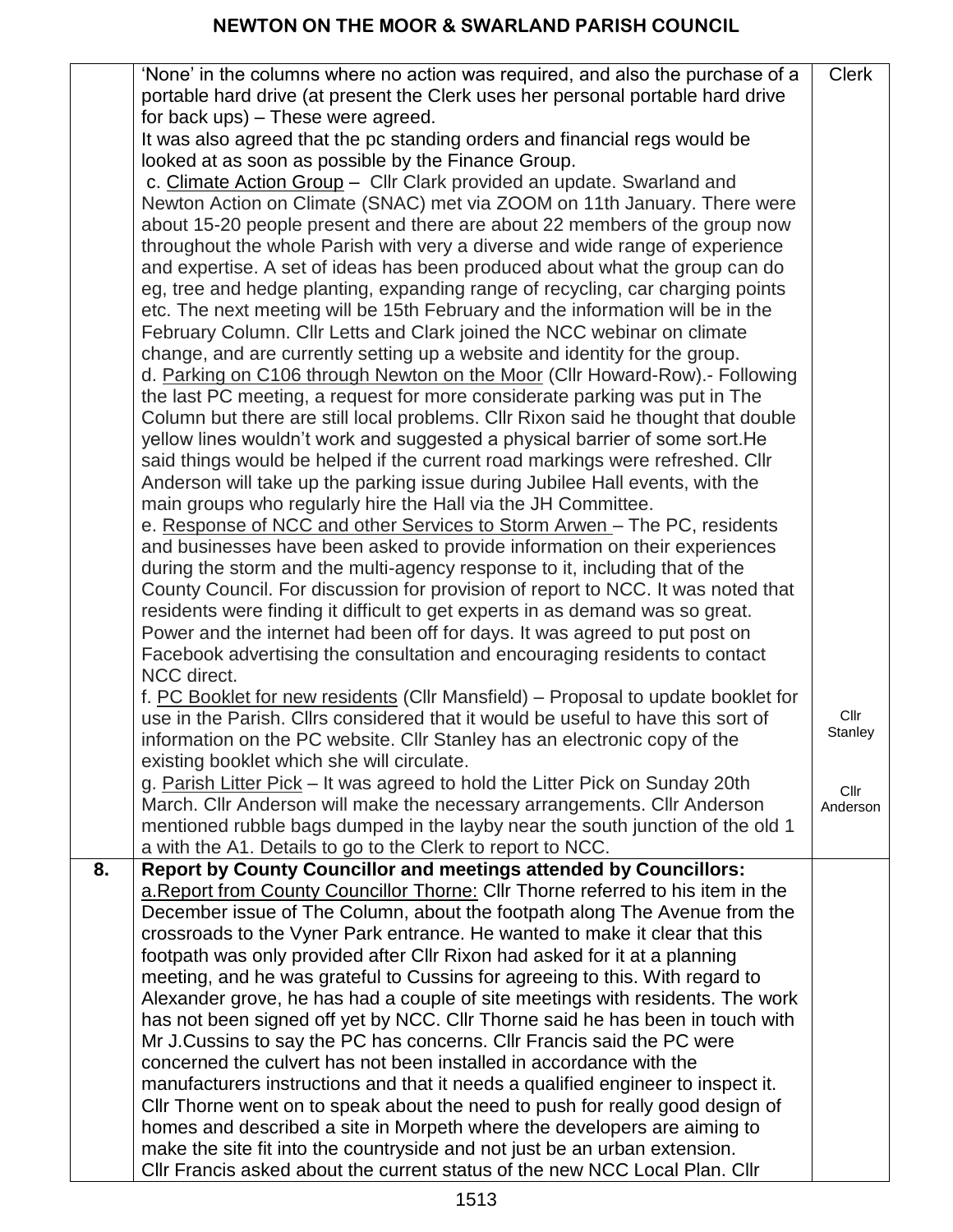## **NEWTON ON THE MOOR & SWARLAND PARISH COUNCIL**

|     | Thorne said it had been hoped the plan would have been signed off by the<br>examiners in the new year and he said it was 'nearly there'.<br>Cllr Rixon said the south part of Park Road had been resurfaced, but surface<br>water was now going into a residents drive, and when it froze the resident was<br>unable to leave the house. It was understood a lip was to have been put on the<br>edge of the road but this hasn't happened. He asked if Cllr Thorne could pass<br>on this concern to the relevant Department. Cllr Rixon commented that there<br>was a similar problem opposite Quarry House in NotM.<br>b. Meeting with Harrison Leisure (HL) re: Percy Wood.<br>Cllr Stanley had been invited to a meeting with Billy Harrison on 13th January.<br>PW are having to carry out a vast amount of work on site to fallen trees after the<br>recent Storm Arwen. Over the next few months HL are buying back 35 caravans<br>and will be taking out their hot tubs and fencing. |  |
|-----|---------------------------------------------------------------------------------------------------------------------------------------------------------------------------------------------------------------------------------------------------------------------------------------------------------------------------------------------------------------------------------------------------------------------------------------------------------------------------------------------------------------------------------------------------------------------------------------------------------------------------------------------------------------------------------------------------------------------------------------------------------------------------------------------------------------------------------------------------------------------------------------------------------------------------------------------------------------------------------------------|--|
| 9.  | <b>Finance</b><br>a. Clerk's salary for January 2022 - £395.50<br>Payment to HM Revenues & Customs PAYE<br>£79.00<br>$=$<br>Payment to Clerk = £395.50 plus expenses £27.09 - £79.00 =<br>£343.59<br>Other receipts and payments:<br>b.<br>i)Receipts: None.                                                                                                                                                                                                                                                                                                                                                                                                                                                                                                                                                                                                                                                                                                                                |  |
|     | ii) Payments: Information Commissioners Office - Data protection renewal fee £35.00 is due and<br>will be collected by direct debit payment on or before 28/02/2022.                                                                                                                                                                                                                                                                                                                                                                                                                                                                                                                                                                                                                                                                                                                                                                                                                        |  |
|     | Account balance as at 20th January 2022: £31,089.35<br>C.<br>d. Reimbursement to Cllr Clark for the domain name for the SNAC Climate Change Group<br>Website - £50.00<br>All the above were agreed/noted.                                                                                                                                                                                                                                                                                                                                                                                                                                                                                                                                                                                                                                                                                                                                                                                   |  |
| 10. | <b>Planning</b><br>a. Decisions made by NCC<br>21/01325/OUT - Outline permission for demolition of existing dwelling and replacement with<br>2no detached dwellings (all matters reserved) - 4 Kenmore Drive, Swarland, NE65 9QT.<br>Application withdrawn 19th November 2021.<br>21/02359/FUL – One, one and a half storey dwelling - Plot 4 to rear of Kenmore Road,<br>Swarland. The Parish Council had no objections to this application. Application GRANTED 13th<br>December 2021.<br>21/04103/FUL - Demolish existing rear conservatory and porch and replace with new extension.<br>Replace existing white PVC double glazed windows, fasica boards and rainwater goods with                                                                                                                                                                                                                                                                                                        |  |
|     | new grey<br>PVC double glazed windows, fascia boards and rainwater goods. Replace existing front porch -<br>footprint, height<br>and width will be like1for-like - colour to be grey to match windows etc.1 Beechcroft Swarland<br><b>NE65 9HA.</b><br>The Parish Council had no objections to this application. Application GRANTED 15th December<br>2021.                                                                                                                                                                                                                                                                                                                                                                                                                                                                                                                                                                                                                                 |  |
|     | 21/04252/FUL - Erection of single storey rear extension. The Willows, 3 The Old Tweed Mill,<br>Swarland, NE65 9LX. The Parish Council had no objections to this application. Application<br>GRANTED 24th December 2021.                                                                                                                                                                                                                                                                                                                                                                                                                                                                                                                                                                                                                                                                                                                                                                     |  |
|     | 21/04600/DISCON - Drainage and the culvert at Alexander Grove, Swarland. The Parish<br>Council objected to this application on the grounds that evidence of an Engineering inspection<br>had not been provided. Application GRANTED 4th January 2022.                                                                                                                                                                                                                                                                                                                                                                                                                                                                                                                                                                                                                                                                                                                                       |  |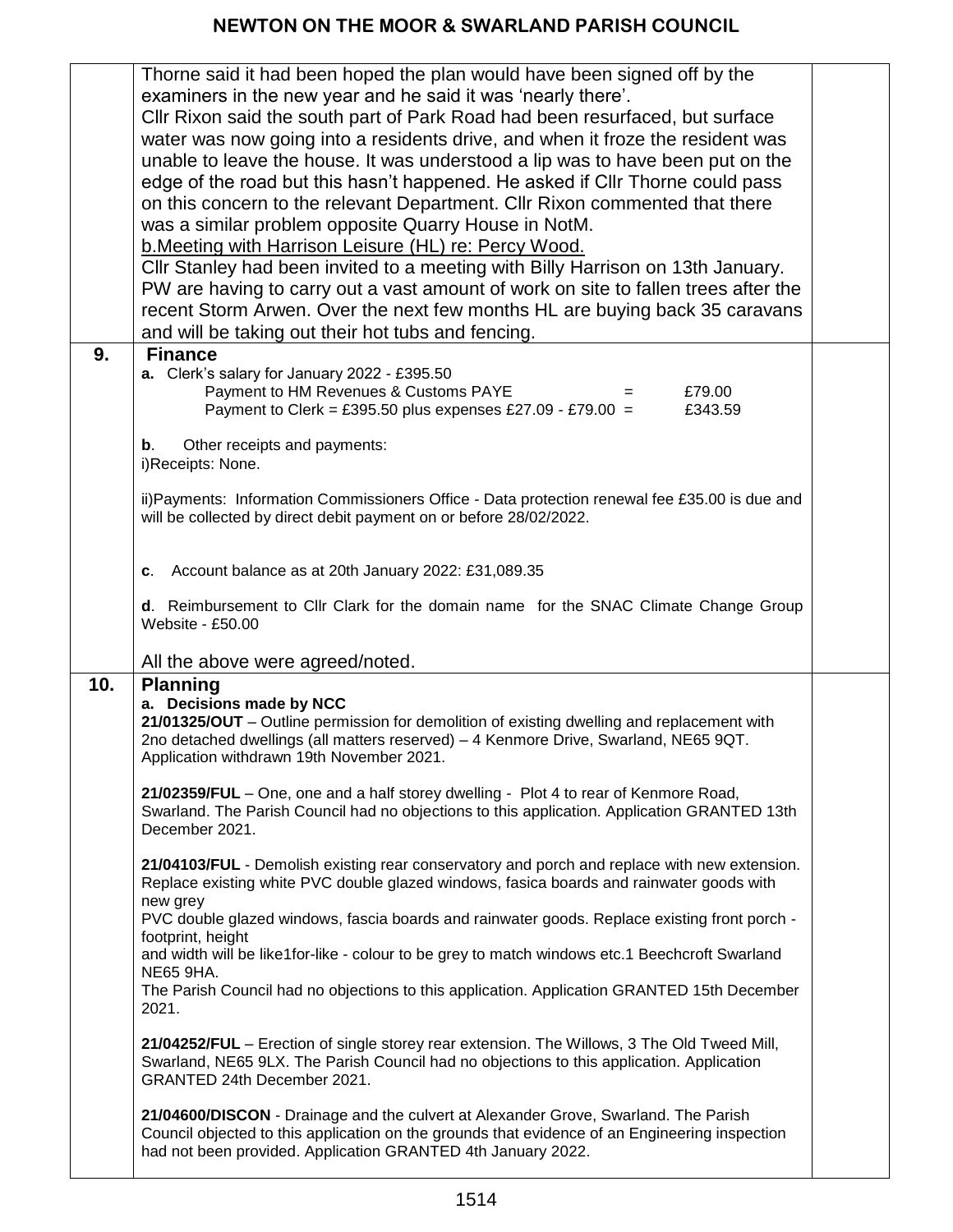|     | b. Applications pending decision by NCC<br>19/01687/FUL - Change of use of land for the siting of up to 60 static caravans, along with<br>associated infrastructure and hard and soft landscaping. Archaeological report received<br>09.2.2021 and amended site location plan received 26.02.21. Land North West of Springwood,<br>Coast View, Swarland, Northumberland. The PC originally objected to this application for a<br>range of reasons including adverse visual impact, too close to existing buildings, sewerage and<br>drainage capacity issues, and highways safety. |  |
|-----|------------------------------------------------------------------------------------------------------------------------------------------------------------------------------------------------------------------------------------------------------------------------------------------------------------------------------------------------------------------------------------------------------------------------------------------------------------------------------------------------------------------------------------------------------------------------------------|--|
|     | 20/02884/CCMEIA - Land North Of Shiel Dykes U3050 Swarland Junction To Stouphill<br>Junction, Swarland, Northumberland. Phased extraction of approximately 5 million tonnes of<br>hard rock and importation of inert material for use in restoration using overburden from site and<br>imported inert materials over 30 year period. This application is not within the Parish but may<br>impact on the area. The Parish Council did not object to the application subject to a range of<br>comments. Cllrs Cutforth and Howard-Row objected to the development.                   |  |
|     | 21/02696/S106A - Hawkshaw, Old Swarland, Swarland, Morpeth Northumberland NE65 9H.<br>The Parish Council objected to this application to lift a s106 agreement condition to ensure the<br>property was kept for local people.                                                                                                                                                                                                                                                                                                                                                      |  |
|     | 21/02986/FUL - Construction of single storey conservatory - Old Stable, Hartlaw, Acklington,<br>Morpeth, Northumberland, NE65 9AR. The Parish Council had no objections to this application.                                                                                                                                                                                                                                                                                                                                                                                       |  |
|     | 21/04028/FUL - Land To North Of Kiln Cottage, Newton-On-The-Moor, Northumberland. The<br>Parish Council objected to this application for several reasons including being contrary to policy<br>STP 1 g, access to the A1, destruction of natural habitat etc.                                                                                                                                                                                                                                                                                                                      |  |
|     | 21/04446/FUL - Construction of 7no. detached bungalows and associated road and ground<br>works on former grazing land. Land North Of 3 Nelson Drive, Nelson Drive, Swarland,<br>Northumberland. The PC made a detailed objection to this application on several grounds<br>including overdevelopment of the site.                                                                                                                                                                                                                                                                  |  |
|     | 21/04588/FUL - Two storey garage and bedroom extension to side of property.12 Low Wood,<br>Swarland, Morpeth, Northumberland, NE65 9PB. The Parish Council had no objections to this<br>application.                                                                                                                                                                                                                                                                                                                                                                               |  |
|     | 21/04600/DISCON, 21/04601/DISCON and 21/04602/DISCON - Drainage and the culvert at<br>Alexander Grove, Swarland. The Parish Council objected to these applications on the grounds<br>that evidence of an Engineering inspection had not been provided.                                                                                                                                                                                                                                                                                                                             |  |
|     | 21/04808/FUL Retrospective - Extension to existing air gun shooting range to provide a<br>range store, pistol range, stores and rest room - Goose Green Swarland Airgun Club, Dykehead,<br>Newton-On-The-Moor, Morpeth, Northumberland, NE65 9LP - The PC did not object to this<br>application but asked for a condition to retain the hedge to help minimise noise impact on<br>passers by.                                                                                                                                                                                      |  |
|     | c. Planning matters for Parish Council to consider                                                                                                                                                                                                                                                                                                                                                                                                                                                                                                                                 |  |
|     | 21/04601/DISCON - Land South Of Mereburn House, Low Wood, Swarland, Northumberland.<br>Comments invited Until 8th February 2022.                                                                                                                                                                                                                                                                                                                                                                                                                                                   |  |
|     | 22/00196/FUL - Land south of Newton on the Moor. New field entrance and hard standing.<br>Comments invited until 10th February 2022. Cllrs asked if the Clerk could contact NCC to see<br>if more information could be provided on why this access is needed.                                                                                                                                                                                                                                                                                                                      |  |
| 11. | <b>Complaints:</b>                                                                                                                                                                                                                                                                                                                                                                                                                                                                                                                                                                 |  |
|     | • Leamington Lane drain and manhole outside Swarland Primary school – blockage<br>issues referred to NCC 5.2.2020. Being taken up by NCC/OpenReach.<br>• 'No footpath' sign at entrance of The Springwood knocked down. Reported to NCC -<br>22.10.20                                                                                                                                                                                                                                                                                                                              |  |
|     | • Overhanging branches on C106 from Alnwick Fords to Glantlees turnoff.<br>• Pothole complaints A697 and Longframlington Road (Cllr Mansfield).<br>• Pothole on Longframlington Road (Cllr Francis).                                                                                                                                                                                                                                                                                                                                                                               |  |

Footpath sign opposite Blue House NotM broken off – referred to NCC.